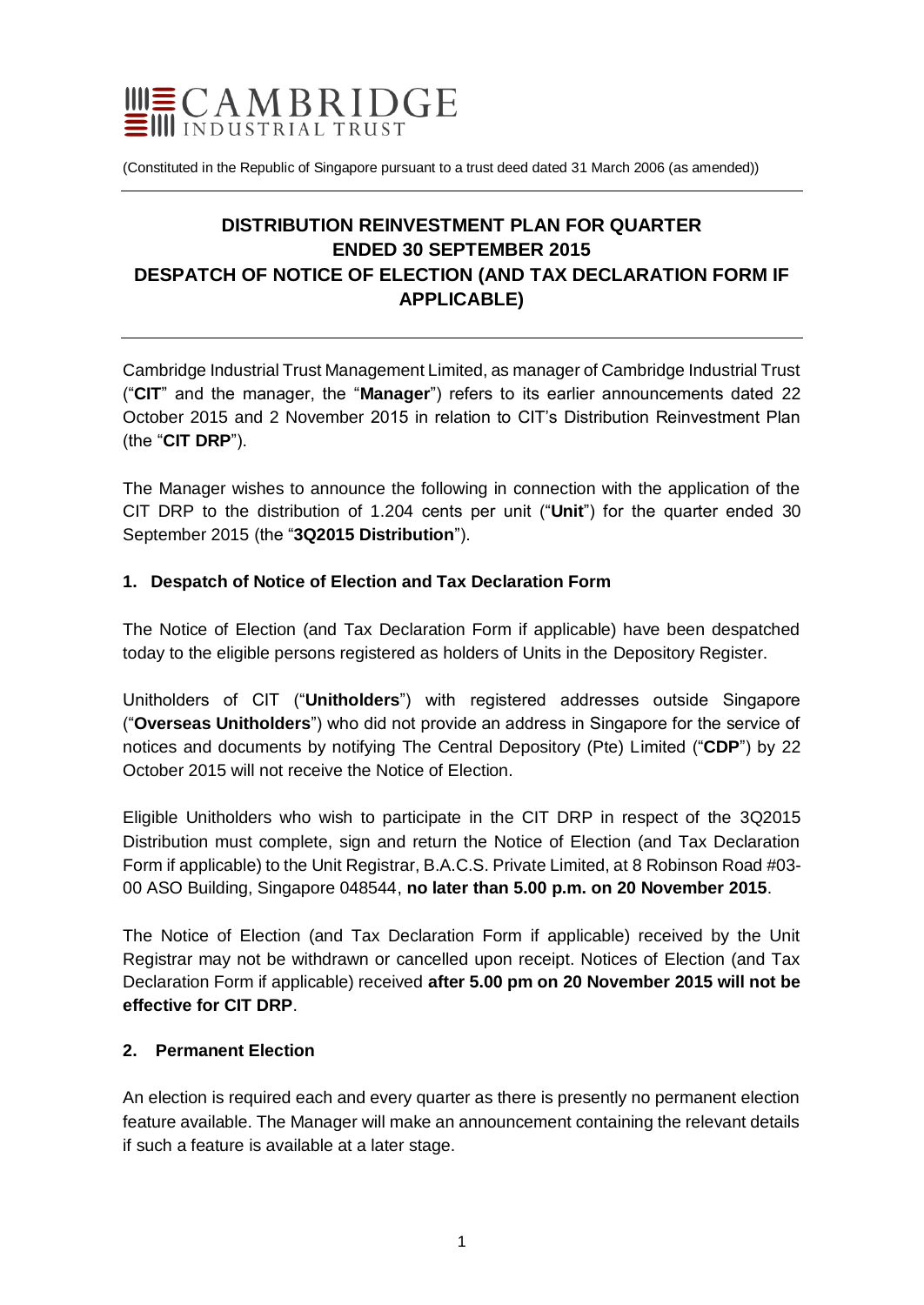# **3. Distribution Payment Date**

The 3Q2015 Distribution will be paid on 8 December 2015. The new DRP Units are expected to be listed on the SGX-ST on 8 December 2015. Eligible Unitholders who do not elect to participate in the CIT DRP and Overseas Unitholders who did not provide registered addresses in Singapore to CDP, will receive all of their respective entitlements to the 3Q2015 Distribution in cash.

# **4. Replacement Forms**

Replacement Notice of Election and Tax Declaration Forms may be obtained from CIT's Unit Registrar at the following address and contacts:

B.A.C.S Private Limited 8 Robinson Road #03-00 ASO Building Singapore 048544 Telephone: 6593 4848 Facsimile: 6593 4847 Email: [main@bacs.com.sg](mailto:main@bacs.com.sg) 

## **5. Other Information**

Further information relating to the CIT DRP for the quarter ended 30 September 2015 is set out in the Distribution Reinvestment Plan Statement (as amended on 26 April 2010) and Frequently Asked Questions which are available for viewing at CIT's website [http://www.cambridgeindustrialtrust.com.](http://www.cambridgeindustrialtrust.com/)

# **BY ORDER OF THE BOARD**

Cambridge Industrial Trust Management Limited As Manager of Cambridge Industrial Trust (Company Registration No. 200512804G, Capital Markets Services Licence No.100132-2)

Philip Levinson Chief Executive Officer and Executive Director 5 November 2015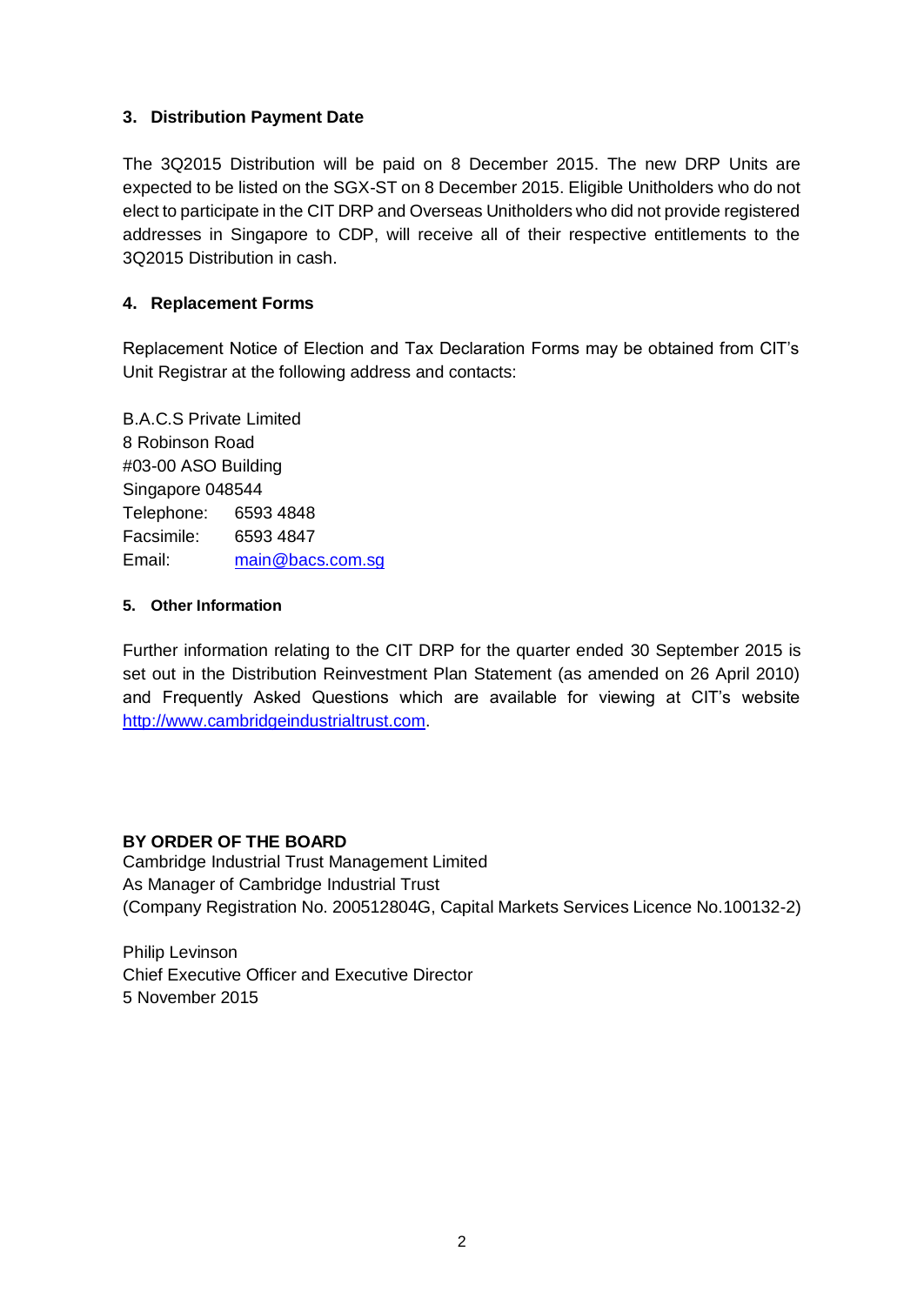## **For analyst enquiries, please contact**:

Cambridge Industrial Trust Management Limited Elena Arabadjieva Head of Investor Relations and Corporate Communications Tel: +65 6222 3339 [Elena.Arabadjieva@cambridgeitm.com](mailto:Elena.Arabadjieva@cambridgeitm.com)

#### **For media enquiries, please contact**:

Tulchan Communications Angela Campbell-Noë/ Jean Zhuang Tel: +65 6222 3765 CIT@tulchangroup.com

## **About Cambridge Industrial Trust**

Cambridge Industrial Trust ("CIT"), publicly listed on the Singapore Exchange Securities Trading Limited since 25 July 2006, is Singapore's first independent industrial real estate investment trust ("REIT").

CIT invests in quality income-producing industrial properties and has a diversified portfolio of 51 properties located across Singapore, with a total gross floor area of approximately 8.5 million sq ft and a property value of S\$1.4 billion as at 30 September 2015. They range from logistics, warehousing, light industrial, general industrial, car showroom and workshop to business park properties, which are located close to major transportation hubs and key industrial zones island-wide.

The Manager's objective is to provide Unitholders with a stable and secure income stream through the successful implementation of the following strategies:

- Acquisition of value-enhancing properties;
- Pro-active asset management:
- Divestment of non-core properties; and
- Prudent capital and risk management.

Cambridge Industrial Trust Management Limited, the Manager of CIT, is indirectly owned by three strategic sponsors, namely, National Australia Bank Group ("NAB") (56%), Oxley Group (24%) and Mitsui & Co., Ltd ("Mitsui") (20%):

- NAB, one of Australia's largest four banks, is an international financial services group that provides a comprehensive and integrated range of financial products and services;
- Oxley Group is an innovative private investment house specialising in real estate and private equity investments across Asia-Pacific; and
- Mitsui is one of the largest corporate conglomerates in Japan and listed on the Tokyo Stock Exchange. It is one of the largest publicly traded companies in the world. Mitsui also developed the Japan Logistics Fund Inc., a publicly listed REIT in Japan dedicated to investing in distribution facilities.

For further information on CIT, please visit<http://www.cambridgeindustrialtrust.com/>